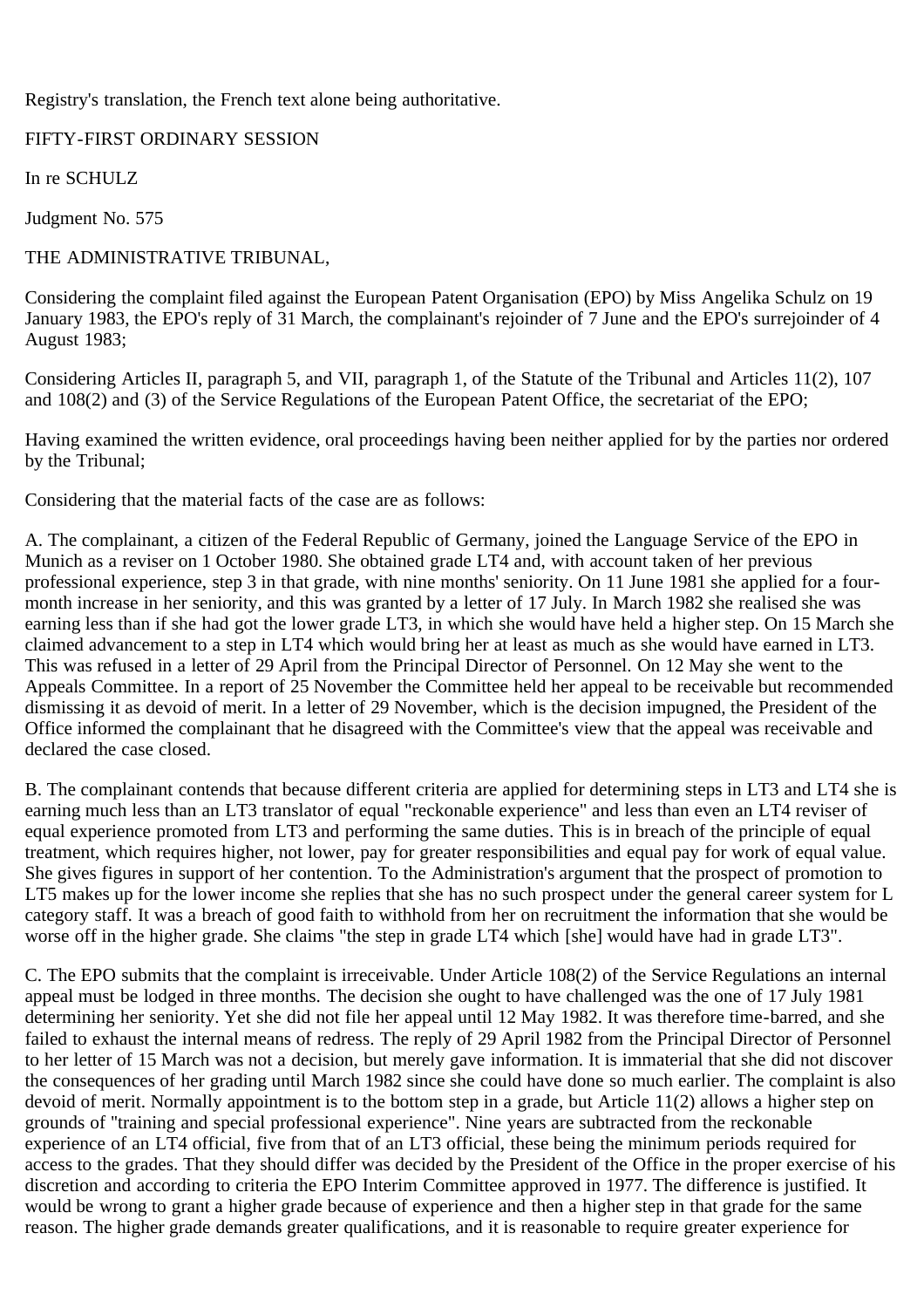access to it. From step 9 upwards of LT4 an official is much better off than at the top of LT3. LT4 work is more satisfying and carries greater prestige. It is not certain that the complainant would have been promoted to LT4 soon after appointment to LT3.

D. The complainant rejoins that her internal appeal was not time-barred: since the decision of 17 July 1981 to grant her request for full recognition of her professional experience was not "an act adversely affecting" her within the purview of Article 107 of the Service Regulations, she had no reason to appeal against it. What she objects to is an anomaly in pay and, as the Appeals Committee held, her internal appeal against it was receivable. As to the merits, the EPO fails to answer her point that she is three or more steps below an LT4 reviser of similar experience promoted from LT3. Even if she will in time earn more than an LT3 translator, the delayed advantage will not make good past injury. Pay is worth more than job satisfaction or prestige, and the mere prospect of promotion does not make up for lower earnings: it is slight anyway since promotion from LT3 to LT4 is provided for in the career system, but promotion from LT4 to LT5 is not. It is right to require greater experience for a higher grade, but not to discount it in calculating the step.

E. In its surrejoinder the EPO submits that the Tribunal will be even more wary of reviewing a decision when, as here, the President of the Office is applying a legislative act by the Administrative Council, namely the system of salary scales. There is no breach of equal treatment because a staff member recruited at LT4 and one promoted to LT4 are not in the same factual and legal position, the conditions of recruitment and those of promotion not being necessarily the same. The complainant's other arguments either are irrelevant or have been dealt with in the reply.

## CONSIDERATIONS:

1. On 24 September 1980 the complainant was appointed to the Language Service of the EPO as a reviser, to take up duty on 1 October 1980. She was given grade LT4, step 3, and nine months' seniority. On 17 July 1981 her seniority was increased to thirteen months, but her grade and step remained the same.

On 15 March 1982 she applied for the step she would have held had she been put in grade LT3, but she was refused this on 29 April.

On 12 May she submitted her claim again to the President of the office, inviting him to treat it, if need be, as an internal appeal. On 15 July the President declared her claim, to be irreceivable as an internal appeal but he nevertheless referred it to the Appeals Committee.

The Appeals Committee dealt with the case on the merits in its report of 25 November 1982 but recommended rejecting it. On 29 November the President wrote informing her that, while not in agreement with the Appeals Committee's view that her appeal was receivable, he took note of its recommendations and declared the case closed.

2. The EPO observes that the complainant is challenging the decision of 17 July 1981 on her grading, that under Article 108(2) of the Service Regulations she had three months from the date of notification of that decision in which to lodge an internal appeal, that, notwithstanding the contrary view taken by the Appeals Committee, the claim submitted to the President on 12 May 1982 was therefore time-barred, and that, the internal means of redress not having been exhausted, the complaint is irreceivable under Article VII(1) of the Statute of the Tribunal.

This plea succeeds. According to Article VII(l) of the Statute of the Tribunal a complaint will not be receivable unless the means of redress provided by the staff regulations have been exhausted. To fulfil this condition it is not sufficient to address an appeal to the internal appeal bodies; the internal appeal must be submitted in time. In this case it was not, since it was not until 12 May 1982 that the complainant submitted to the President of the Office her appeal against the decision taken on 17 July 1981 determining her grade, step and seniority. She therefore failed to respect the three-month time limit set in Article 108(2) of the Service Regulations. Accordingly the internal appeals procedure was not correctly followed, and the present complaint is irreceivable.

It is immaterial that the Appeals Committee considered the complainant's case on the merits. The opinion it expressed does not prevent the President of the Office from putting forward in the Tribunal proceedings the objection of irreceivability which he raised right from the outset.

It is also immaterial that on 29 April 1982 the Principal Director of Personnel answered an inquiry from the complainant. His letter cannot be treated as a decision which replaces that of 17 July 1981, and it therefore did not